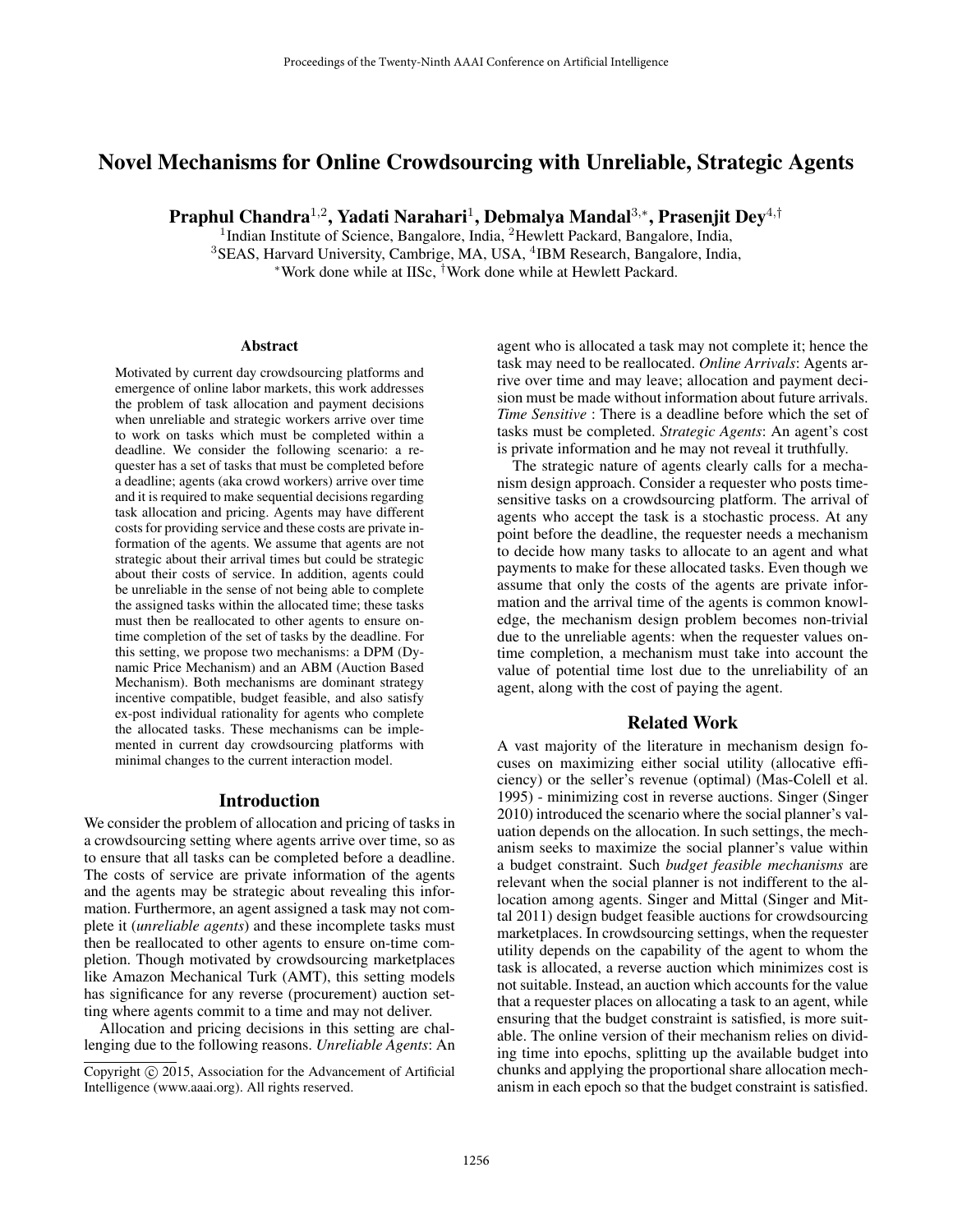Our work is motivated by a similar setting where the social planner's utility depends on the allocation as well as the cost. However, our work is different in that we consider the challenges due to unreliable agents who may not complete the task allocated to them within a specified time. These tasks must then be reallocated to other agents. The time lost due to such failed allocations can lead to a failure to meet the deadline and lower requester value. Thus, the presence of unreliable agents introduces non-trivial challenges to the mechanism design problem here.

Singla and Krause (Singla and Krause 2013) also consider the design of truthful budget feasible mechanisms in a crowdsourcing marketplace. They formulate this problem as a multi-armed bandit problem where the requester must decide the posted price (arm) to use when the cost of each agent is private information and agents arrive over time. Their approach relies on designing a posted price mechanism strategy which minimizes regret within a budget constraint. They too do not consider the effect of unreliable agents who may not complete the tasks allocated to them and this distinguishes our work from theirs.

Fardani, Hartmann, and Ipeirotis (Faradani, Hartmann, and Ipeirotis 2011) propose a pricing mechanism for completing tasks by a deadline on crowdsourcing platforms. Their approach relies on establishing a relationship between price and completion time based on empirical observations on a crowdsourcing platform.

Gerding et. al. (Gerding et al. 2010) consider the setting where a social planner must procure services for completing a task within a deadline. Agents have duration uncertainty, that is, agents vary in the time they take to complete the task and this is private information of the agents. Their approach relies on redundant allocation to increase the probability of meeting the deadline. They propose an execution contingent VCG mechanism which pays agents only after they complete the task. Unlike our work, they do not consider the budget constrained setting where agents arrive over time.

Parkes and Singh (Parkes and Singh 2003) consider the online mechanism design problem where a social planner must make *sequential* decisions as agents arrive over time. In addition to the agents' valuations of the item being private, the exact arrival and departure times are also private information of the agent. Hence, agents have *temporal* strategies, that is, strategic agents can lie not only about their valuation but also about their arrival / departure time. We address a different challenge of sequential decision making in online settings. In our setting, agents do not have temporal strategies but the presence of unreliable agents requires the mechanism to take into account the potential time lost due to an allocation when working towards a deadline.

## Our Contributions

We believe our work is the first one to consider allocation and pricing issues involving unreliable, strategic agents in an online setting when operating with a deadline constraint. For this setting, we propose two mechanisms - DPM (Dynamic Price Mechanism) and ABM (Auction Based Mechanism) and requesters can choose to deploy either of the two.

The key insight of our work is that in this setting agent patience levels can influence the requester utility. When agents arrive sequentially and are not willing to wait (impatient agents), the mechanism must make allocation and payment decisions sequentially. DPM is suitable for this setting. When agents are willing to wait (patient agents), the mechanism can delay allocation and payment decisions. ABM is suitable for this setting. ABM allows a trade off between maximizing the probability of on time completion and minimizing the cost incurred. Assuming a quasilinear utility function, ABM seeks to maximize requester utility. We prove that both DPM and ABM mechanisms are dominant strategy incentive compatible (DSIC) and are ex-post individually rational (IR) for workers who meet the deadlines.

## Outline of the Paper

The rest of the paper is organized as follows. In the next section, we describe our model of a crowdsourcing marketplace which captures many realistic phenomena observed in web-based crowdsourcing marketplaces. We propose an extension of the current interaction model which can be implemented with minimal changes to current crowdsourcing platforms. In the section entitled *Mechanism Design*, we propose two mechanisms: DPM and ABM. We establish the desirable properties of these mechanisms. The section on *Simulation* presents pertinent experimental results. We conclude with a summary and directions for future work.

## Crowdsourcing System Model

Our crowdsourcing system model consists of the agents, the requester, and the interaction between them.

## Agent Model

An agent  $i \in \{1, 2, ..., n\}$  incurs a cost of  $c_i$  in completing each task. At time t, if he is allocated  $k_i^t$  tasks and paid  $r_i^t$ , his value  $(v_i)$  and utility  $(u_i)$  are:

$$
v_i(k_i^t, c_i) = -c_i k_i^t
$$
  

$$
u_i(k_i^t, r_i^t, c_i) = r_i^t - c_i k_i^t
$$
 (1)

We assume that agents are utility maximizers and the cost of servicing a task  $(c_i)$  is private information of the agent. Being strategic, an agent may lie about his true cost of service and misreport it. Each agent is characterized by his reliability  $(b_i)$  which refers to the probability that the agent will complete the task assigned to him within a specified timeout. Agent reliability can be estimated as the ratio of *responses submitted timely* to *tasks accepted* by the agent. Since the platform can empirically estimate this parameter and make it available, we treat it as common knowledge. Each agent is further characterized by his capability which refers to the probability that agent  $i$ 's response to a task is correct. This can be estimated as the ratio of *correct responses* to *responses submitted* by the agent. Most platforms allow the requester to set a qualification threshold so that only agents having capability greater than this threshold can attempt the task. The requester can thus control the quality of responses and we do not consider this aspect of the agent further in this work.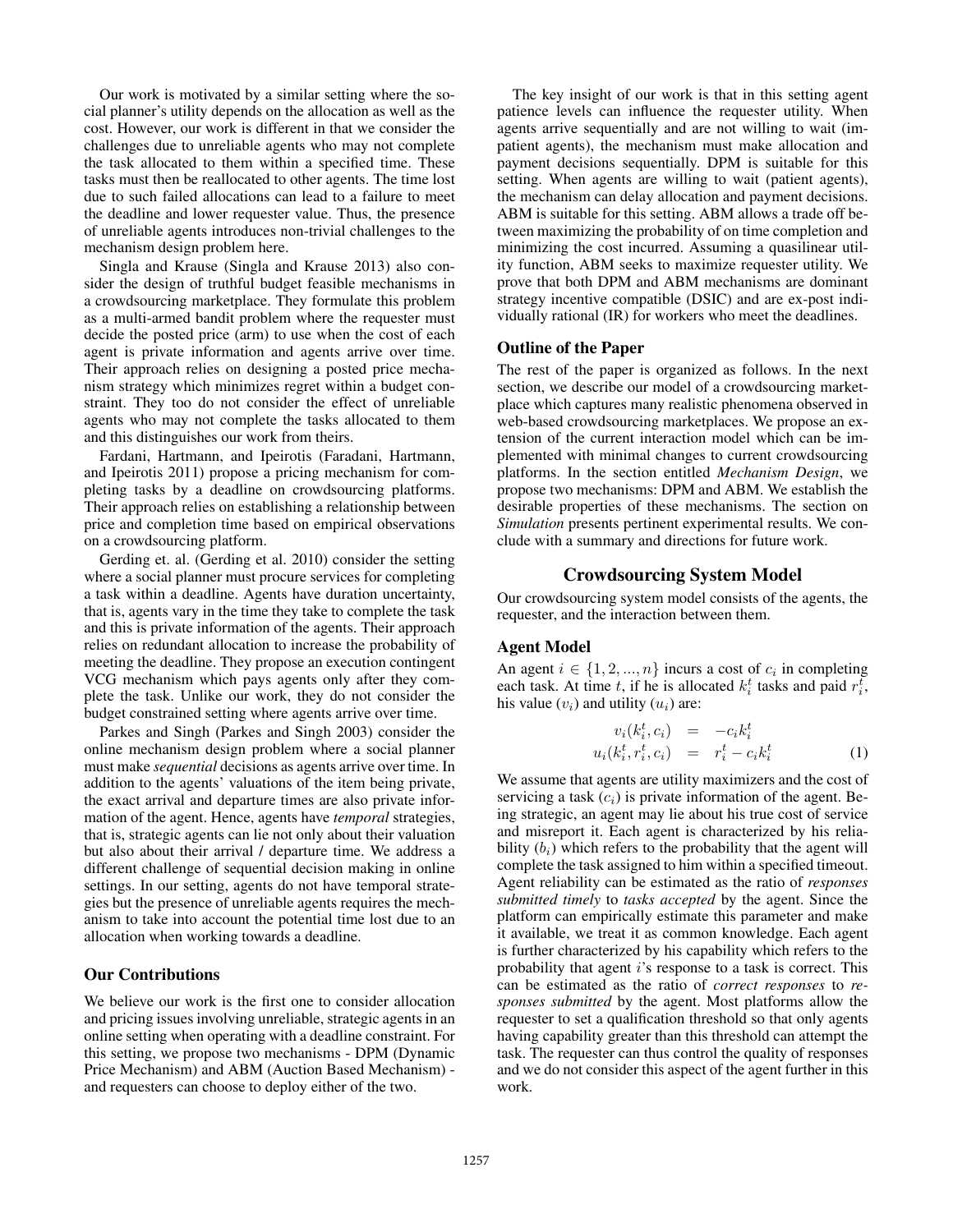

Figure 1: System Model

#### Requester Model

At  $t = 0$ , the requester  $(i = 0)$  has  $h^0$  tasks that it aims to complete by a deadline T. With the above mentioned qualification process in place, the requester value depends on the number of tasks leftover at the deadline. Let  $h^T$  be the number of tasks leftover at the deadline T and let  $\vartheta$  be the maximum possible requester valuation which is obtained if there are no leftover tasks at the deadline ( $h^T = 0$ ). If C is the total cost incurred by the requester, her value and utility are given by:

$$
v_0(h^T) = \vartheta \delta(h^T)
$$
  
\n
$$
u_0(h^T) = v_0(h^T) - C
$$
\n(2)

where  $\delta()$  is a delta function that takes the value 1 at 0 and 0 elsewhere. This captures the scenario where the requester has an *all or nothing* valuation for ontime completion. In general, any function which has a maximum at 0 and is nonincreasing in  $h^T$  can be a valuation function. The requester's value and utility are revealed only at the deadline  $T$ . At any time  $t < T$ , the requester's value and utility are random variables  $(V_0, U_0)$  whose value can be estimated based on the number of pending tasks  $(h<sup>t</sup>)$  and the probability of these tasks being completed in the remaining time  $(T - t)$ . We use the notation  $\mathbb{P}^t(V_0 = x)$  to refer to the probability that requester value at  $T$  would be  $x$  as estimated at time  $t$ . Similarly, we use the notation  $\mathbb{E}^t(V_0)$  to refer to the expected requester value at  $T$  as estimated at time  $t$ .

Table 1: Notation Table

| Symbol                                      | <b>Term</b>                                       |
|---------------------------------------------|---------------------------------------------------|
| $n_i$                                       | No. of tasks committed by agent $i$               |
| $t_i$                                       | Time committed for $n_i$ tasks                    |
| $b_i$                                       | Agent-i's ontime completion probability           |
| $c_i$                                       | Agent- $i$ 's cost per task                       |
| $\zeta_i = (n_i, \overline{t_i, b_i, c_i})$ | Agent-i's contract                                |
| T                                           | Deadline for all tasks to complete                |
| $r_0$                                       | Fixed posted task price                           |
| $\mu(r_0)$                                  | Task assignment rate at posted price $r_0$        |
| $N_{t_2-t_1}$                               | No. of tasks (contracts) assigned in $(t_1, t_2]$ |
| $\overline{W_{t_2-t_1}}$                    | No. of tasks completed in $(t_1, t_2]$            |
| $h^t$                                       | No. of tasks pending at time $t$                  |
| $\beta^{\iota}$                             | Bonus budget available at time t                  |
| $\varrho_i^t$                               | On-time bonus offered to agent $i$                |
| $k_i^t, r_i^t$                              | Allocation and Payment rule at time $t$           |

### Current Interaction Model

1. *Requester Posts Task Group*: At  $t = 0$ , the requester posts tasks on the platform at a posted price  $(r_0)$  and a posted timeout before which an agent who has accepted a task must submit it. Assume that the total number of tasks accepted by agents up to time  $t$  follows a Poisson process  $({N(t)}_{t\geq0})$  with rate  $\mu$ . The number of tasks accepted in the interval  $(t_1, t_2]$  is given as:

$$
N(t_2) - N(t_1) = N_{t_2 - t_1} \sim \text{Poisson}(\mu(t_2 - t_1))
$$

 $\mu$  may be estimated by assuming a Gamma prior and updating the estimate based on empirical service times observed for an initial fixed period. We assume that the agent arrival process is homogeneous, so  $\mu$  does not change with time. Previous work (Faradani, Hartmann, and Ipeirotis 2011) has shown that the posted price  $(r_0)$ is a dominant factor in determining the rate at which tasks get accepted by agents. Thus, the requester may leverage historical data for setting  $r_0$  so that a task group would be completed by the deadline  $T$  in expectation, that is,  $\mathbb{E}[h^T] = 0$  or equivalently  $\mathbb{E}[N_{T-0}] = \mu(r_0)T = h^0$ . However, there is a marked variation in completion times even for tasks that are priced the same  $(Var(N_{T-0})$  =  $\mu(r_0)T$ ) and thus, we propose an adaptive approach.

- 2. *Agent Accepts a Task*: When an agent accepts to work on a task, a predetermined timeout is started before which the agent must submit this task.
- 3. *Agent Submits*: Agent completes the task and submits her response to the task; alternatively, the timeout expires.
- 4. *Requester Pays / Reposts*: The requester verifies the agent response and if satisfied, pays the agent. If the timeout for the task has expired or if the requester is not satisfied by the agent's response, she may *reject* it (no payment is made to the agent) and repost the task on the platform.

## Proposed Interaction Model

- 1. *Requester Posts Task Group*: Same as before.
- 2. Agent Proposes Contract: An agent  $i$  can propose to do several tasks at once  $(n_i)$  and can specify the timeout  $(t_i)$ by which he agrees to submit these  $n_i$  tasks. We treat this proposal as a contract for on time completion.
- 3. *Requester Accepts / Rejects Contract*: The requester decides whether or not to accept the contract.
- 4. *Agent Submits*: Same as before.
- 5. *Requester Pays / Reposts*: Same as before.

#### Mechanism Design

The contract proposed by an agent is modeled as a four-tuple  $\zeta_i = (n_i, t_i, b_i, c_i)$ . Contracts arrive over time and a mechanism must decide whether to accept the contract and the price. We assume that agent reliability  $(b_i)$  is either known or can be learned without any cost to the requester. All three mechanisms we discuss release the payments only after verifying that the agent has completed  $n_i$  tasks at  $t_i$ : so  $b_i, n_i, t_i$ are all known to the requester at the time the payment is released. However, a strategic agent may lie about his true cost of service,  $c_i$ , and misreport it as  $\hat{c}_i$ .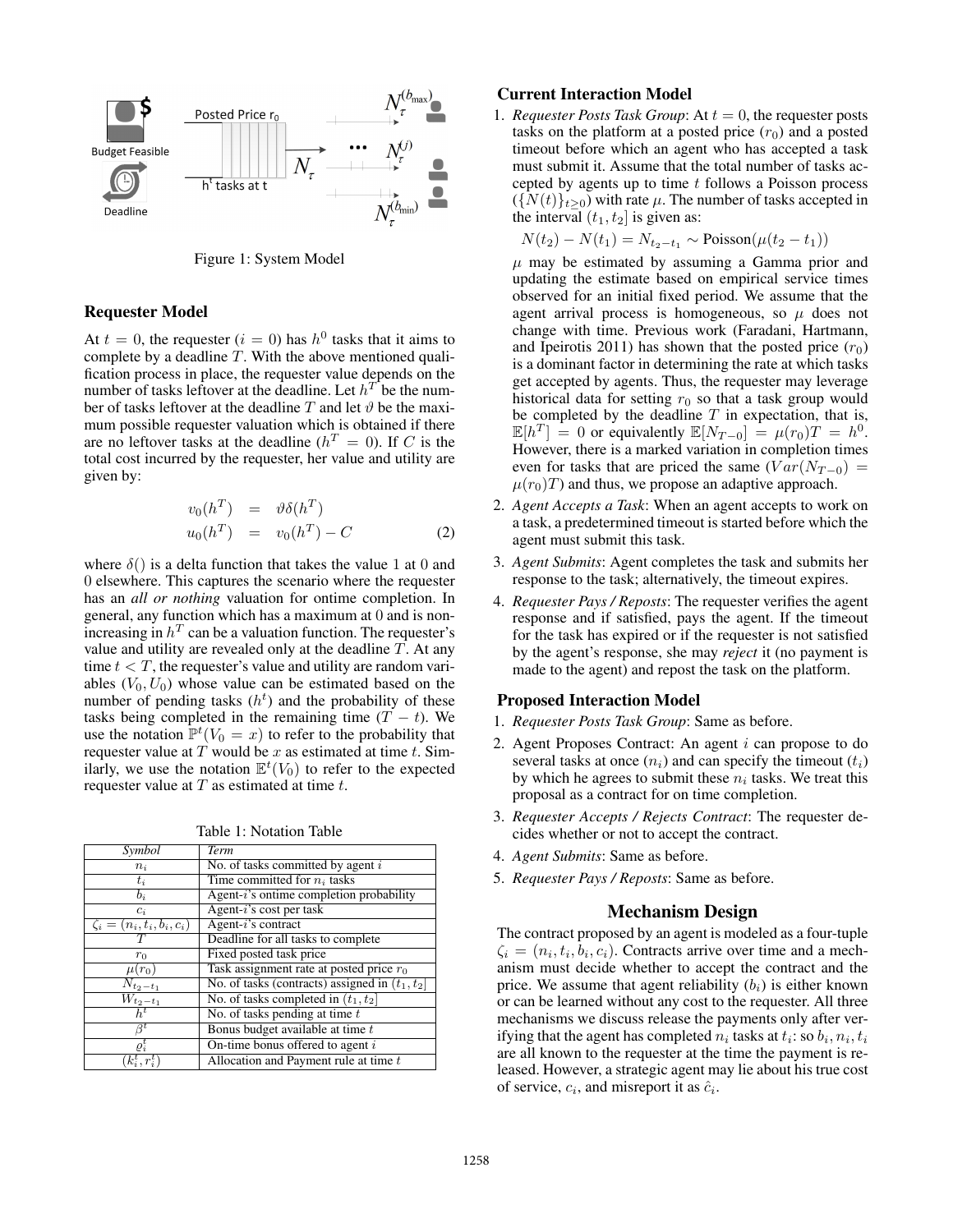## Fixed Price Mechanism

The current interaction model on crowdsourcing platform uses the Fixed Price (FP) mechanism with the allocation rule  $k_i^t = 1$  and payment rule  $r_i^t = r_0$ . This mechanism allocates exactly one task to every qualified agent who is willing to work on the task at any time  $t$  and pays a fixed amount  $r_0$  after the agent submits the response to the task. Since agents are unreliable, allocations may fail. If the agent population can be clustered into groups so that all agents belonging to cluster j have reliability  $b^{(j)}$ , then  $N_{\tau}^{(j)}$  and  $W_{\tau}^{(j)}$  represent the number of tasks allocated to and completed by agents of capability  $b^{(j)}$  in time  $\tau$ . The task service Poisson process can be considered as a merge of multiple Poisson processes and we have  $N_{\tau}^{(j)} \sim \text{Poisson}(\mu^{(j)}\tau)$  and  $W_{\tau}^{(j)} \sim \text{Poisson}(b^{(j)} \mu^{(j)} \tau)$ . (Figure 1). Thus, at time t, the expected requester value can be calculated as:

$$
W_{\tau} \sim \text{Poisson}(\sum_{j=b_{min}}^{b_{max}} b^{(j)} \mu^{(j)} \tau)
$$
 (3)

$$
\mathbb{E}^t[V_0] = \vartheta \mathbb{P}^t(h^T = 0) = \vartheta \mathbb{P}(W_{T-t} \ge h^t) \quad (4)
$$

#### Dynamic Price Mechanism

The dynamic price mechanism (DPM) seeks to operationalize our proposed interaction model where a requester may allocate more than one task to an agent. Here  $N_{\tau}^{(j)}$   $\sim$ Poisson $(\mu^{(j)}\tau)$  is the number of contracts which arrive in time  $\tau$  and since each contract can have more than one tasks allocated, we have  $\mathbb{P}(W^{(j)}_{\tau} = m^{(j)}) =$ 

$$
\sum_{s=1}^{m^{(j)}} \mathbb{P}(N^{(j)}_{\tau} = s) \sum_{x=m^{(j)}}^{h^t} \mathbb{P}(\sum_{i=1}^s n_i = x) p(m^{(j)}; x, b^{(j)})
$$
  
with  $p(m^{(j)}; x, b^{(j)}) = {x \choose m^{(j)}} (b^{(j)})^{m^{(j)}} (1 - b^{(j)})^{x-m^{(j)}}$ 

The aggregate service rate for tasks is thus:

$$
\mathbb{P}(W_{\tau} = m) = \mathbb{P}(\sum_{j=b_{min}}^{b_{max}} W_{\tau}^{(j)} = m)
$$
 (5)

The requester's expected value at time  $t$  if she accepts the contract  $\zeta_i$  depends on the contract's outcome. With probability  $b_i$ , the agent completes the contract and we have  $h<sup>t</sup> - n<sub>i</sub>$  tasks remaining to be serviced within the remaining time  $T - t$ . With probability  $1 - b_i$ , the agent reneges on the contract. The requester still has  $h<sup>t</sup> - n<sub>i</sub>$  tasks remaining to be serviced within the remaining time  $T - t$  but an additional  $n_i$  tasks to be serviced within  $T - t_i$  when the requester realizes that agent has reneged on his contract and re-posts these tasks as an independent set of task. (Figure 2).

$$
\mathbb{E}^{t}[V_{0}|\zeta_{i}] = \vartheta(\mathbb{P}^{t}(h^{T} = 0|\zeta_{i}))
$$
\n
$$
= \vartheta(b_{i}\mathbb{P}(W_{T-t} \ge (h^{t} - n_{i}))
$$
\n
$$
+ (1 - b_{i})\mathbb{P}(W_{T-t} \ge (h^{t} - n_{i}))\mathbb{P}(W_{T-t_{i}} \ge n_{i}))
$$
\n
$$
= \vartheta(b_{i}w + (1 - b_{i})wz)
$$
\n
$$
\omega(\zeta_{i}, t) = \mathbb{E}^{t}[V_{0}|\zeta_{i}] - \mathbb{E}^{t}[V_{0}]
$$
\n
$$
= \vartheta(b_{i}w + (1 - b_{i})wz - y)
$$
\n(7)

where

 $w \triangleq \mathbb{P}(W_{T-t} \geq (h^t - n_i)); y \triangleq \mathbb{P}(W_{T-t} \geq h^t); z \triangleq \mathbb{P}(W_{T-t_i} \geq n_i)$ 

We define the value of a contract  $\omega(\zeta_i, t)$  as the increment in the expected value of the requester due to accepting a contract vis-a-vis relying on the default FP mechanism. This has a worst case interpretation: it is the contract value if no other contracts  $(n<sub>i</sub> > 1)$  arrive in the future. For this approach, we use  $W_{\tau}$  from (3) to evaluate  $w, y, z$ . An alternate approach is to define the value of a contract as the increment in the expected value of the requester due to accepting a contract visa-vis not accepting it and relying on the DPM mechanism. This has an expectation interpretation: it is the expected contract value if contracts arrive in the future at the same rate they have been arriving in the past. For this approach, we use  $W_{\tau}$  from (5) to evaluate w, y, z. Having evaluated the the contract, we specify DPM as:

$$
k_i^t = \begin{cases} n_i & \text{if } \omega(\zeta_i, t) > 0 \text{ and } r_i^t > n_i \hat{c}_i \\ 0 & \text{otherwise} \end{cases}
$$
  

$$
r_i^t = \begin{cases} n_i r_0 + \varrho_i^t & \text{if } k_i^t > 0 \\ 0 & \text{otherwise} \end{cases}
$$
 (8)

DPM's allocation rule accepts all bids on a first-come firstserve basis as long as the contract offered by the agent increases the expected value of the requester  $(\omega(\zeta_i, t) > 0)$ and the bid is affordable  $(n_i \hat{c}_i < r_i^t)$ . Thus, DPM is an online *myopic optimizer*. If the number of pending tasks is less than the contract offer  $(h^t < n_i)$ , DPM allocates all pending tasks to the agent if the contract is accepted.

DPM's payment rule has a fixed price component  $(r_0)$  and an ontime completion bonus component  $(\varrho_i^t)$ . The fixed price has been pre-decided by the requester at the time of posting the tasks. To incentivize agents to undertake larger contracts, DPM sets aside a bonus budget at initialization ( $\beta^0 > 0$ ). It uses this budget to offer an additional bonus amount to agents who complete larger contracts. When offered a contract  $(n_i, t_i, b_i, \hat{c}_i)$  at time t, it first evaluates the contract value as explained above. It then calculates a bonus payment  $(\varrho_i^t)$  that it is willing to offer to an agent's contract based on the value of the contract and the bonus budget available  $(\beta^t)$ .

$$
\varrho^t_i \quad = \quad \frac{\omega(\zeta_i,t)}{\vartheta} \beta^t
$$

Once a contract is allocated the available budget for future contracts is reduced. Let  $a_i$  be the time at which  $\zeta_i$  is offered and accepted. Thus, the leftover bonus budget at  $t > a_i$  is  $\beta^t = \beta^{a_i} - \varrho_i^{a_i}$ . Only this leftover budget is used for calculating future contract bonuses. Even though the payment rule calculates the payment at  $t$  it defers the disbursement of payment till the agent has in fact submitted all  $n_i$  tasks. Thus, the payment is contingent on contract completion.

Theorem 1. *DPM is dominant strategy incentive compatible (DSIC), budget feasible, ex-post individually rational (EPIR) for agents who honor the contract, and for all*  $t \in$  $[0, T], \mathbb{E}_{DPM}^t[V_0] \geq \mathbb{E}_{FP}^t[V_0].$ 

*Proof. DSIC*: The payment rule in DPM is independent of the agent's bid:  $r_i^t$  does not depend on  $\hat{c}_i$ . Also, the allocation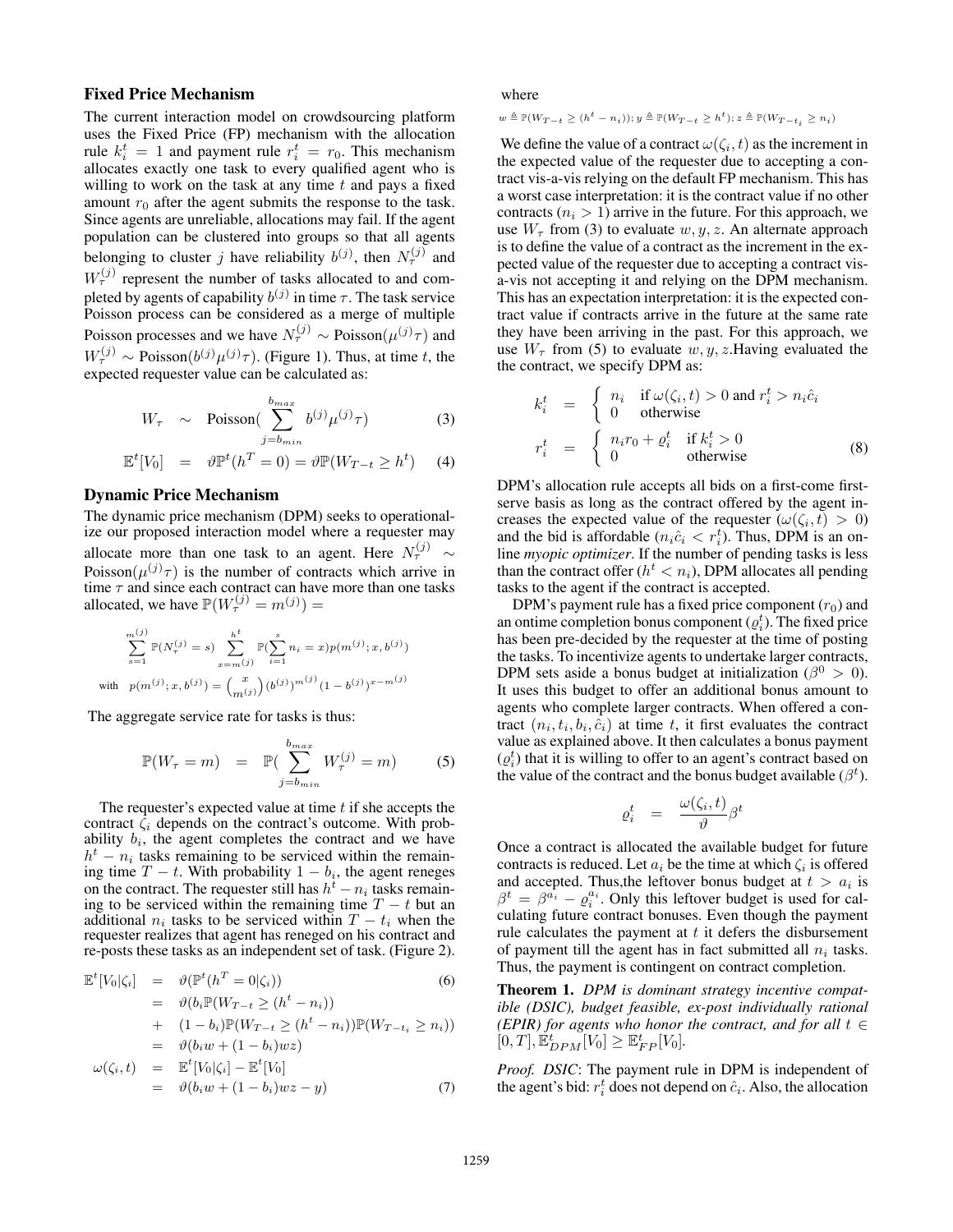rule of DPM is monotone in the cost: a reduction in  $\hat{c}_i$  can only increase  $k_i^t$ . These two conditions are sufficient for a mechanism to be DSIC (Mas-Colell et al. 1995).

*EPIR*: An agent will voluntarily participate and bid for a contract if his utility due to participation is greater than non participation, that is,  $u_i(k_i^t(c_i, c_{-i}), r_i^t(c_i, c_{-i}), c_i) = (r_i^t$  $n_i c_i$ )  $\geq 0$ . This follows easily from the DPM's allocation rule which allocates the contract iff  $(r_i^t > n_i c_i)$  and when we note that  $r_i^t \ge 0$  since  $r_0 > 0$  and  $\beta^0 > 0$ . Thus, DPM is EPIR as long as the agent honors the contract. If the agent does not complete the tasks assigned to him, it is possible he may obtain a negative utility.

*Budget Feasible*: Let m be the total number of contracts accepted under DPM and let  $a_i$  be the arrival time of contract  $\zeta_i$ . For budget feasibility, total payment under DPM  $(\sum_{i=1}^{m} r_i^{a_i})$  must be less than the total budget  $(\beta^0 + r_0 h^0)$ . This constraint can be simplified as follows:

$$
\beta^{0} + r_{0}h^{0} \geq \sum_{i=1}^{m} r_{i}^{a_{i}} = \sum_{i=1}^{m} r_{0}n_{i} + \varrho_{i}^{a_{i}}
$$

$$
\Rightarrow \beta^{0} \geq \sum_{i=1}^{m} \varrho_{i}^{a_{i}} \quad (\because \sum_{i=1}^{m} n_{i} \leq h^{0})
$$

$$
\Rightarrow \beta^{0} \geq \sum_{i=1}^{m} \beta^{a_{i}} \quad (\because \omega(\zeta_{i}, t) \leq \vartheta)
$$

 $\sum_{i=1}^{m} n_i \leq h^0$  due to DPM's conservative approach regarding tasks allocated in a contract. DPM does not not reallocate the tasks committed in a contract till the contract has been completed or it has expired even though the allocated tasks continue to show up as pending tasks ( $h<sup>t</sup>$  is updated only at the time of successful contract completion).  $\omega(\zeta_i,t) \leq \vartheta$  follows from equation (7) and the last inequality is true due to DPM's conservative approach regarding budget allocated in a contract: DPM updates the budget available for bonus after every contract allocation and does not re-allocate the budget that has been committed for a contract till the contract has been completed or it has expired.

*More Efficient than FP*: This result is an artifact of the way DPM treats tasks allocated in a contract: the requester does not change  $h<sup>t</sup>$  till the contract has been completed but also does not re-allocate these tasks that she has committed in a contract. Formally, the expected requester value under DPM is a monotone submodular function since we ensure that the value of each contract is positive before accepting it  $\mathbb{E}_{FP}^t[V_0] = \mathbb{E}^t[V_0|\{\phi\}] \leq \mathbb{E}^t[V_0|\{\zeta_1\}] \leq \mathbb{E}^t[V_0|\{\zeta_1\}] \leq \mathbb{E}^t[V_0|\{\zeta_1\}] = \mathbb{E}_{DPM}^t[V_0]$ . The simulation section demonstrates this result more intuitively.

#### Auction Based Mechanism

DPM increases the requester value while ensuring the budget constraint. However, it does not optimize the amount the requester has to pay: all available budget is used to incentivize on-time completion. ABM seeks to address this. In ABM, the available time  $T$  is divided into epochs of length l each indexed with  $\tau$ . With a slight abuse of notation we also refer to the the time of the epoch ends as  $\tau$ . Let  $I(\tau)$ 



Figure 2: (i) DPM accepts or rejects contract when they are offered based on the number of pending tasks  $(h<sup>t</sup>)$ , deadline (T) and proposed contract time  $(t_i)$  (ii) ABM works in epochs and delays allocation and payment decisions

represent the set of positive valued contracts  $(\omega(\zeta_i, \tau) > 0)$ available for consideration at the end of interval  $\tau$ . Then, we specify ABM as follows:

$$
j = \arg \max_{i \in I(\tau)} c_i
$$
  
\n
$$
I_{-j}(\tau) = I(\tau) \setminus j
$$
  
\n
$$
k_i^{\tau} = \begin{cases} n_i & \text{if } i \in I_{-j}(\tau) \\ 0 & \text{otherwise} \end{cases}
$$
  
\n
$$
r_i^{\tau} = \begin{cases} \min(n_i c_j, \varrho_i^{\tau} + n_i r_0) & \text{if } k_i^{\tau} > 0 \\ 0 & \text{otherwise} \end{cases}
$$
 (9)

If  $|I(\tau)| = 1$ , ABM's allocation rule operates as DPM i.e. accepts the contract and pays the maximum price as determined by the available budget. If  $|I(\tau)| \geq 2$ , ABM accepts all contracts in  $|I(\tau)|$  except for the highest bid (highest pertask price). If  $h^t < n_i$ , ABM allocates all pending tasks to the agent if the contract is accepted. ABM's pricing rule uses the rejected bid to compute the payment for the accepted bids. All accepted contracts  $(I_{-i}(\tau))$  are paid this same amount. ABM is thus a multi-unit auction with a budget constrained reserve price. Unlike the traditional multiunit setting is that the number of contracts to be allocated is not pre-decided but determined based on the number of arrivals in in time epoch  $\tau$ .

Theorem 2. *ABM is DSIC, budget feasible, ex-post IR for agents who honor the contract but not ex-post IR for agents who do not honor the contract.*

*Proof. DSIC*: Since agents are assumed not to have temporal strategies, we treat each time epoch as an independent auction.  $m<sup>th</sup>$  price auctions in multi-unit settings are known to be DSIC (Mas-Colell et al. 1995).

*EPIR*: We have to show that  $u_i(k_i^t(c_i, c_{-i}), r_i^t(c_i, c_{-i}), c_i) = (r_i^{\tau} - n_i c_i) \geq 0.$ ABM's allocation rule ensures that for each accepted contract  $(r_i^{\tau} > n_i c_i)$ . Thus ABM is EPIR as long as the agent honors the contract.

*Budget Feasible*: ABM is budget feasible because DPM is Budget Feasible and ABM never pays more than DPM for any contract.  $\Box$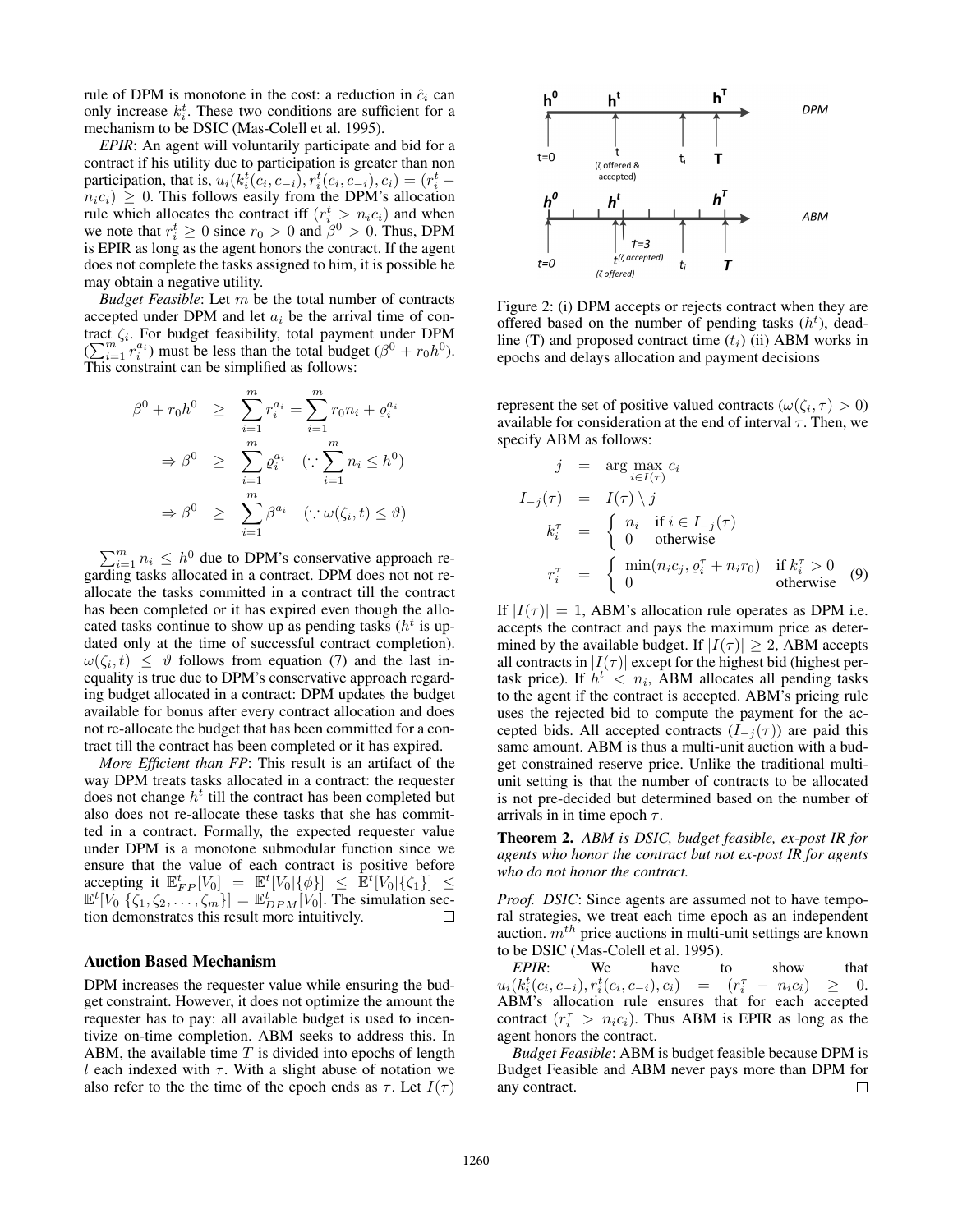

Figure 3: Expected Value vs. Time when (a) fewer than expected agents arrive and (b) higher than expected agents arrive

*Comparison with DPM*: It is clear that the expected requester value under ABM cannot be more than under DPM since the requester rejects a positive valued contract. However, the expected requester utility under ABM can be more than under DPM due to the lower costs incurred by the requester. The expected requester utility under ABM is:

$$
\mathbb{E}_{ABM}^{\tau}[U_0] = \mathbb{E}^{\tau}[V_0|I_{-j}(\tau)] - \sum_{i=1}^{|I(\tau)|-1} c_j n_i \qquad (10)
$$

Let  $\mathbb{E}^{\tau}[V_0|\{\zeta_1,\ldots,\zeta_{|I(\tau)|}\}]$  be the expected valuation at time  $\tau$  given that the mechanism accepted each contract at its *time of arrival*. Let  $\mathbb{E}^{\tau}[V_0|I(\tau)]$  be the expected valuation at time  $\tau$  given that the mechanism accepted all the contracts arrived *at time*  $\tau$ . If *l*, the length of a time epoch, is small enough, then  $\mathbb{E}^{\tau}[V_0|\{\zeta_1,\ldots,\zeta_{|I(\tau)|}\}] = \mathbb{E}^{\tau}[V_0|I(\tau)]$  (See Appendix). Since the expected requester value is a submodular function,  $\mathbb{E}^{\tau}[V_0|I(\tau)] \leq \mathbb{E}^{\tau}[\dot{V}_0|I_{-j}(\tau)] + \omega(\zeta_j, \tau)$  and we can bound the expected requester utility under DPM:

$$
\mathbb{E}_{DPM}^{\tau}[U_0] \leq \mathbb{E}^{\tau}[V_0|I_{-j}(\tau)] + \omega(\zeta_j, \tau) - \sum_{i=1}^{|I(\tau)|} (\varrho_i^{a_i} + r_0 n_i)
$$
\n(11)

ABM outperforms DPM if  $\mathbb{E}_{DPM}^{\tau}[U_0]<\mathbb{E}_{ABM}^{\tau}[U_0].$  Using equations (10) and (11), this condition reduces to:

$$
\omega(\zeta_j, \tau) - \sum_{i=1}^{|I(\tau)|} (\varrho_i^{a_i} + r_0 n_i) < (-\sum_{i=1}^{|I(\tau)|-1} c_j n_i)
$$
\n
$$
\omega(\zeta_j, \tau) < \sum_{i=1}^{|I(\tau)|-1} (\varrho_i^{a_i} + r_0 n_i - c_j n_i) + \varrho_j^{a_j} + n_j r_0
$$
\n
$$
\langle r_0 - c_j \rangle \sum_{i=1}^{|I(\tau)|-1} n_i + \sum_{i=1}^{|I(\tau)|-1} \varrho_i^{a_i}
$$
\n
$$
\leq (r_0 - c_j) \sum_{i=1}^{|I(\tau)|-1} n_i + \sum_{i=1}^{|I(\tau)|-1} \varrho_i^{\tau}
$$

The last inequality holds because  $(\tau \ge a_i) \Rightarrow (\omega(\zeta_i, \tau) \le$  $\omega(\zeta_i, a_i)$ , that is, the value of a contract can only reduce

Figure 4: (a) Min. Agent Reliability for contract to be accepted vs. number of pending tasks at different points in time and (b) Contract Value vs. number of pending tasks for different agent capabilities

by delaying allocation and if no allocations are made during this delay. Also  $\beta^{\tau} = \beta^{a_i}$  since no allocations are made during  $(\tau - 1, \tau]$ . These two conditions ensure  $\rho_i^{\tau} \leq \rho_i^{a_i}$ .

Thus, ABM outperforms DPM when the loss in expected value due to rejection of the highest bid contract  $(\zeta_i)$  is less than the reduction in cost achieved due to rejection of the highest bid contract. A natural generalization of this mechanism is to drop the  $q$  highest bids. This reduces the consideration set by  $|I(\tau)|-q$  but also potentially reduces the price to be paid to the allocated contracts. If  $q = 0$ , ABM reduces to DPM. As  $q$  increases, we sacrifice expected requester value for a potential reduction in payment. Another approach is to select  $q$  so as to maximize the requester expected utility. Unfortunately, unlike the expected requester value, the expected requester utility is not a submodular function. Hence, this approach requires the evaluation of the expected utility for all possible subsets  $(2^{|I(\tau)|})$  of contracts in the consideration set. The choice of  $q$  also depends on the epoch length.  $l = 0 \Rightarrow q = 0$  and this is suitable when agents are impatient. As  $l \rightarrow T$ , the maximum value that q can take increases. Realistically, l must be chosen taking into account the willingness of agents to wait after bidding.

### Simulations

We use simulations to demonstrate the effectiveness of our proposed mechanisms with varying arrival rate and agent reliability. We compare DPM with FP which is currently the defacto mechanism on crowdsourcing platforms today. We have already derived the conditions under which ABM outperforms DPM. Real world deployments must also take into account how patient the agents are when choosing to deploy DPM or ABM. We consider the following setup. At  $t = 0$ , a requester posts  $h^0 = 50$  tasks on the platform with a deadline of  $T = 25$  hours. On-time completion of these tasks generates a requester value of  $\vartheta = 20$ . The posted price attracts qualified agents to service the task at  $\mu = 2$  per hour (Poisson process) so that tasks will complete in expectation  $(\mu T = 50 = h^0)$ . These values are representative of real world scenarions where more than 60% of task groups complete within 24 hrs (Faradani, Hartmann, and Ipeirotis 2011).